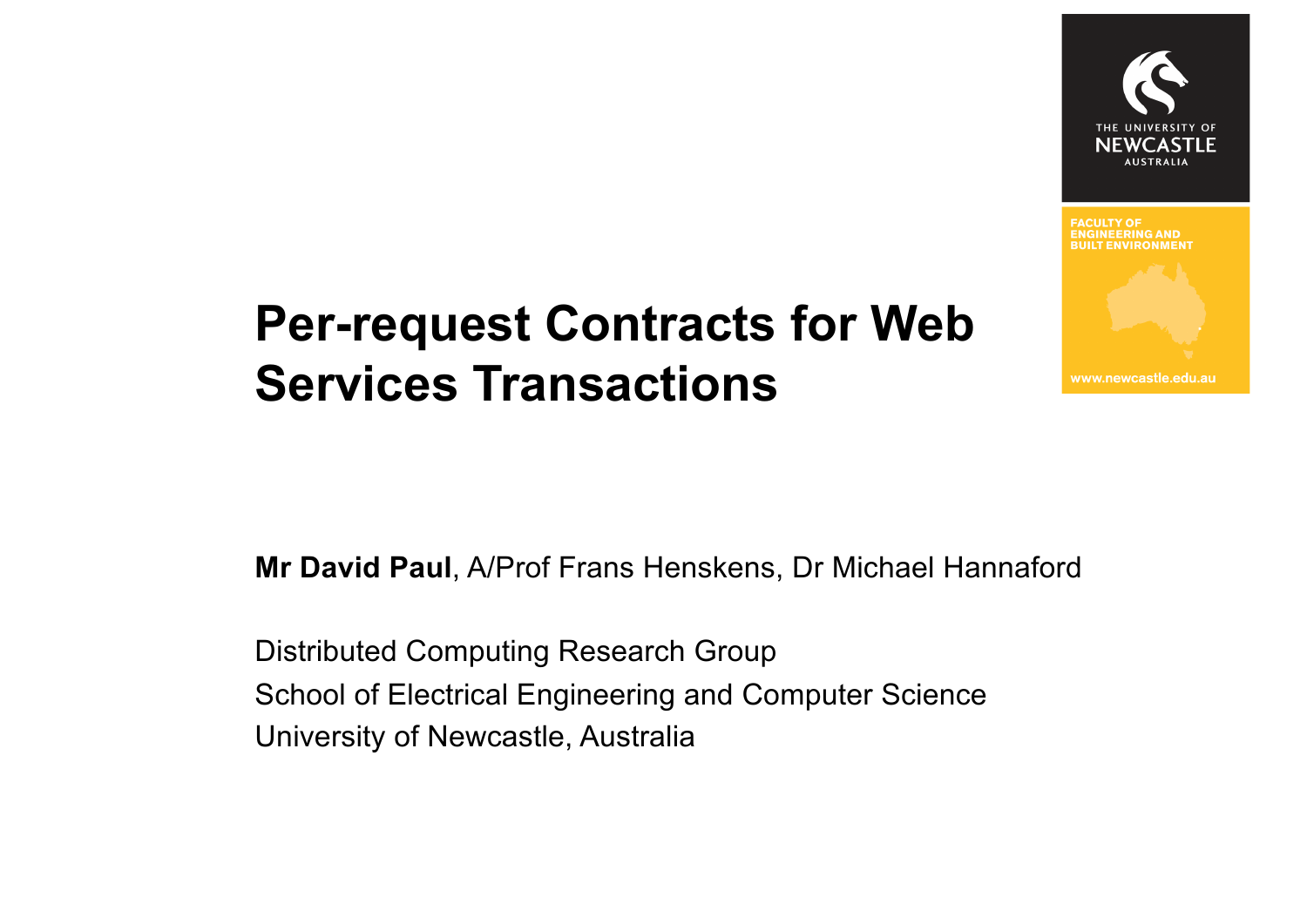### **Outline**

- Traditional Transactions
- Transactions for the Web Services environment
- Problems and Deficiencies
- Example Scenario
- Experimental Design
- Results
- Conclusion

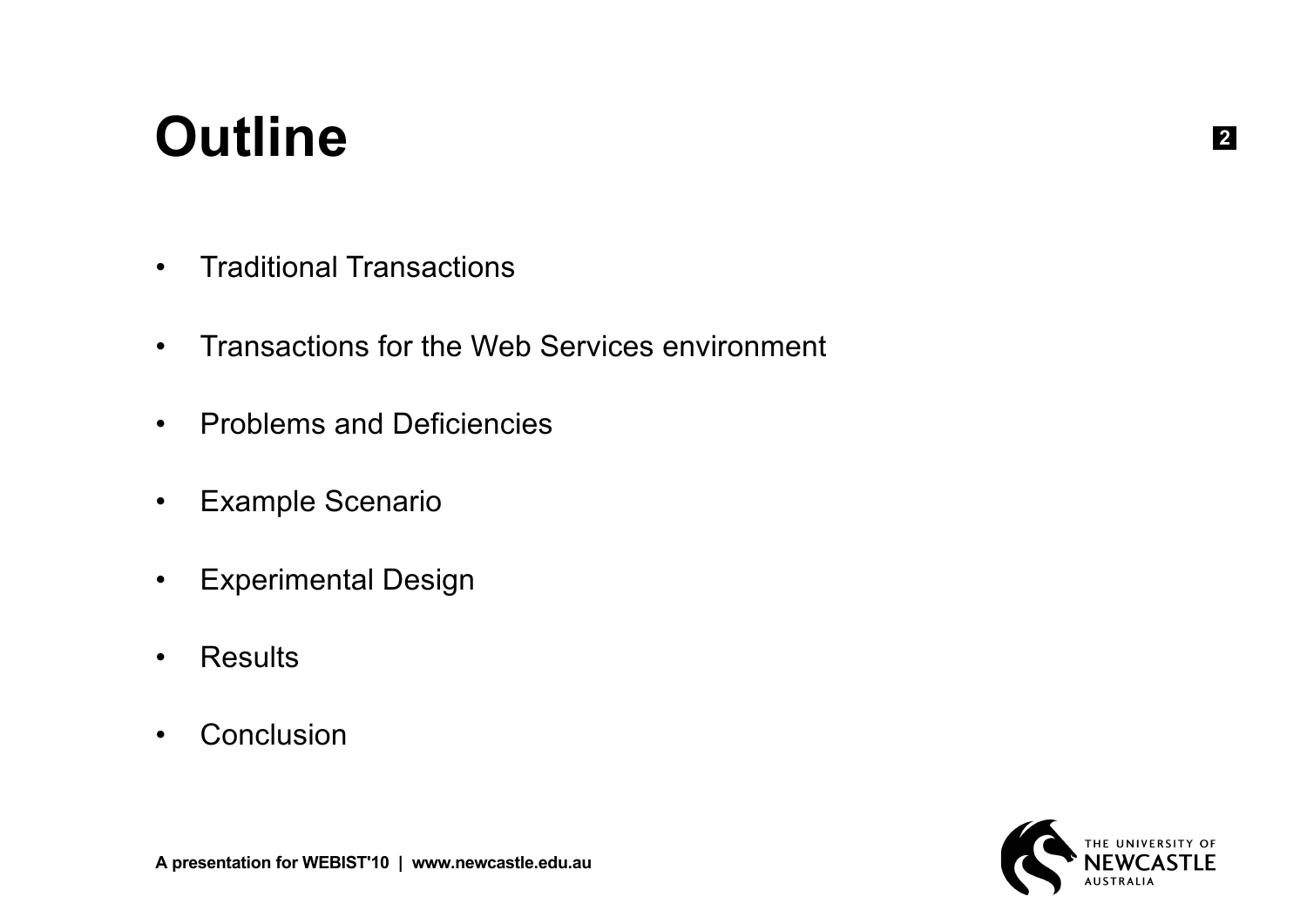### **Traditional Transactions**

- Combine multiple actions into a logically single action
- Enforce ACID properties
	- Atomicity
	- Consistency
	- Isolation
	- Durability
- Designed for traditional systems
	- Single controlling authority
	- Short running time

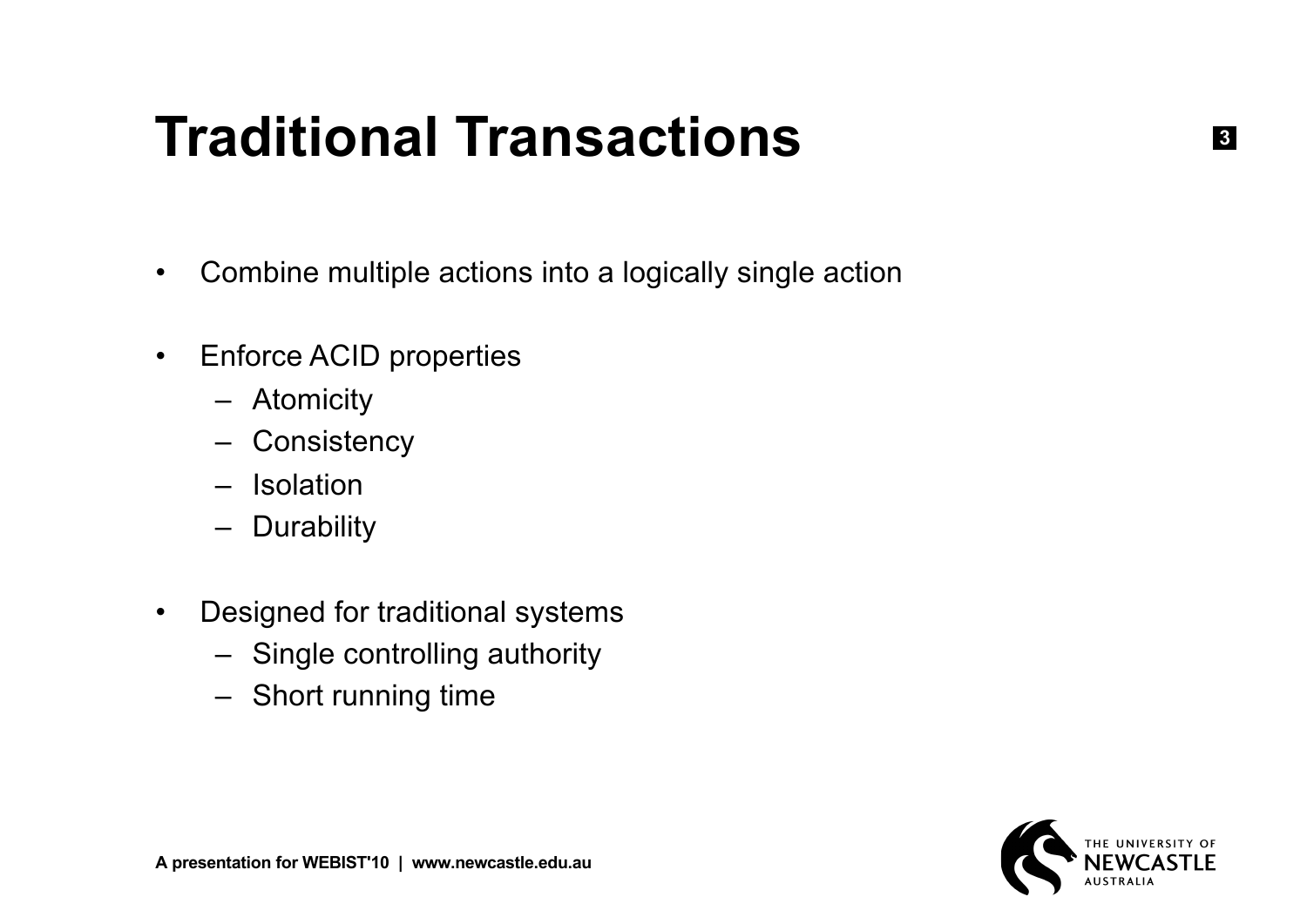### **Web Services Transactions**

- Transaction Internet Protocol
	- Move traditional transactions to the Web environment
- Semantic Atomicity
	- Remove strict need for atomicity/isolation
	- Instead only require end result to be atomic
- Tentative Hold Protocol
	- Allow multiple holds on resources
	- Notify if/when resources become unavailable

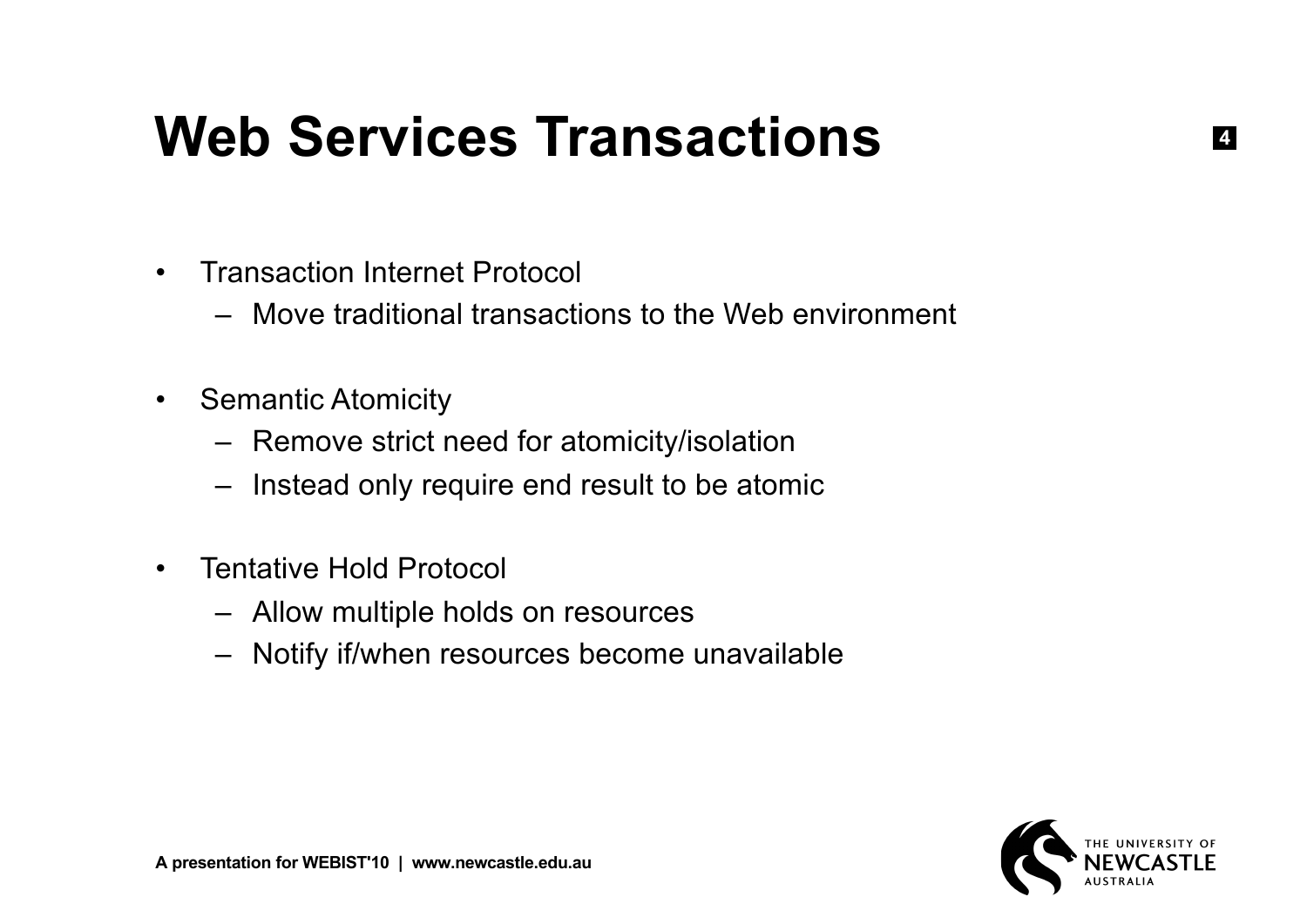## **Advanced Techniques**

- Possible to avoid problems with isolation
	- Alrifai et al., 2006
	- Choi et al., 2005
- Possible to combine various different strategies
	- Limthanmaphon and Zhang, 2004
	- Fauvet et al., 2005
	- Mikalsen et al., 2002



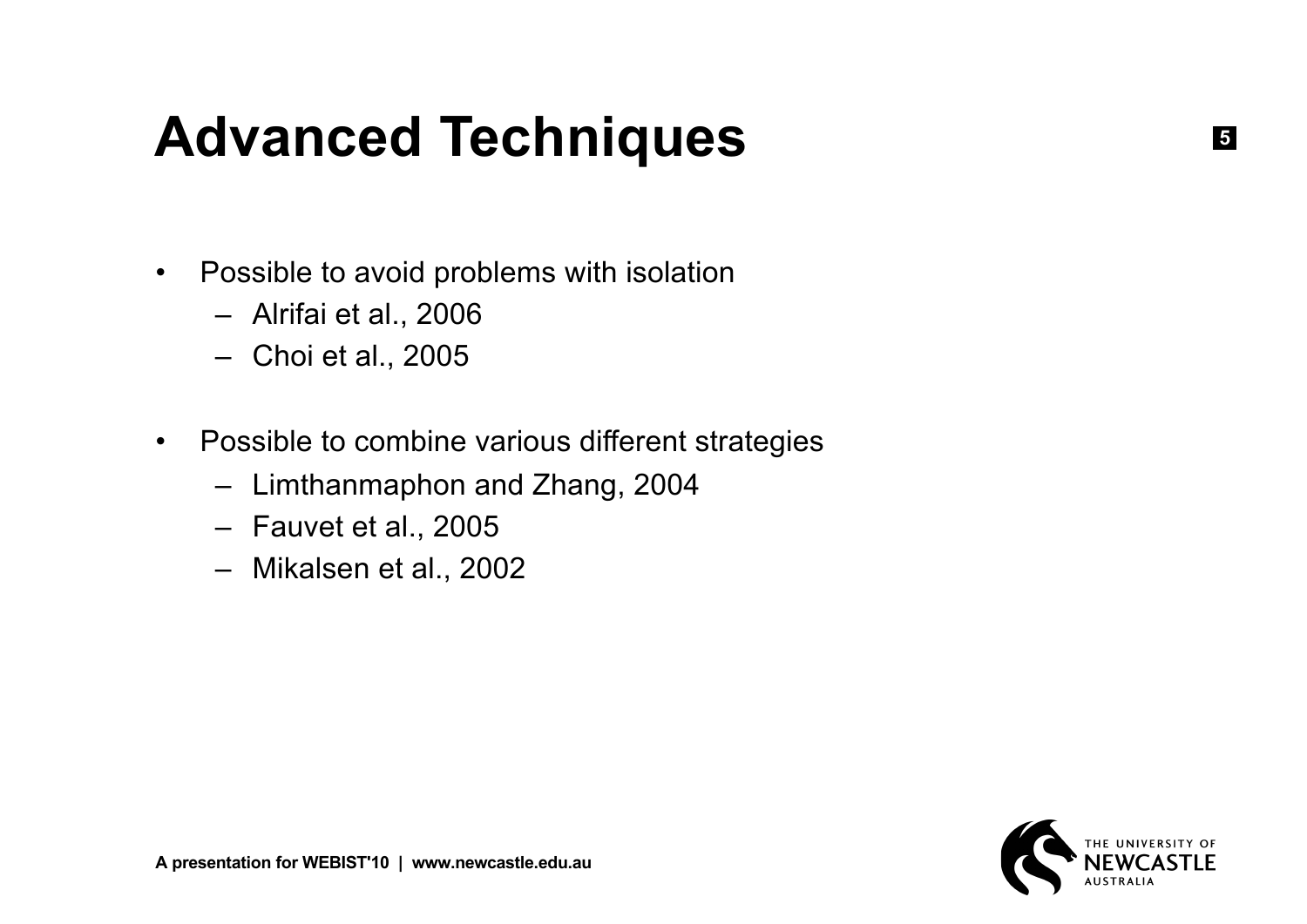### **Deficiencies**

- Enforcing isolation is still costly
- Providers must agree on a certain subset of possible reductions
	- Many possible reductions unable to be used
	- Should be able to decide without regard to other providers
- Providers must always offer the same level of transaction support for a given action
	- Should be able to dynamically change based on current conditions

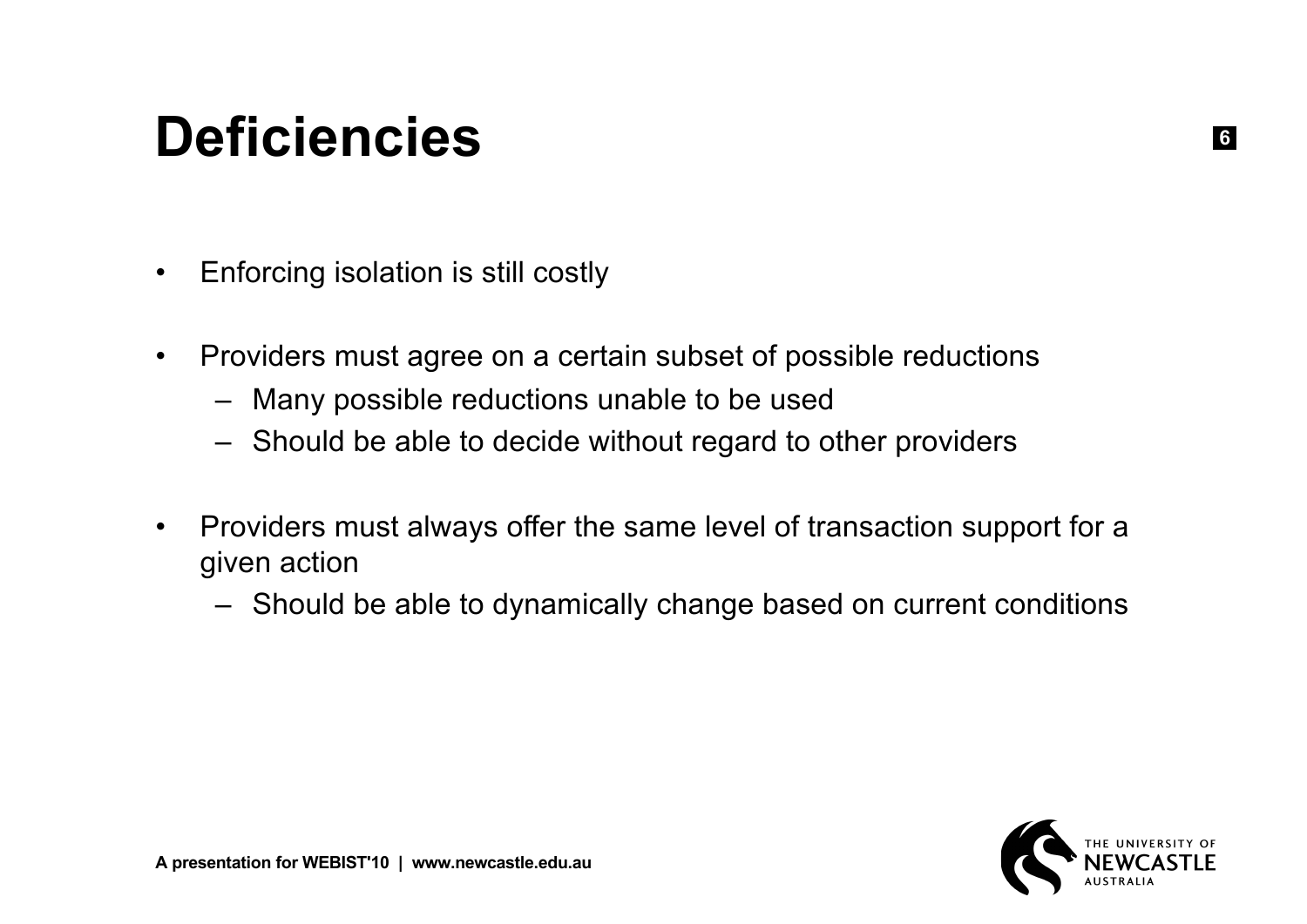### **Example Scenario**

- Three providers offering a competing service
	- Clients will use only one of these providers in their transaction
- Service offers clients a finite number of resources
	- Could be hotel room reservations, physical objects, etc
- Each provider offers an identical service except for level of transaction support provided
	- ie price, speed of delivery, etc. are not factors

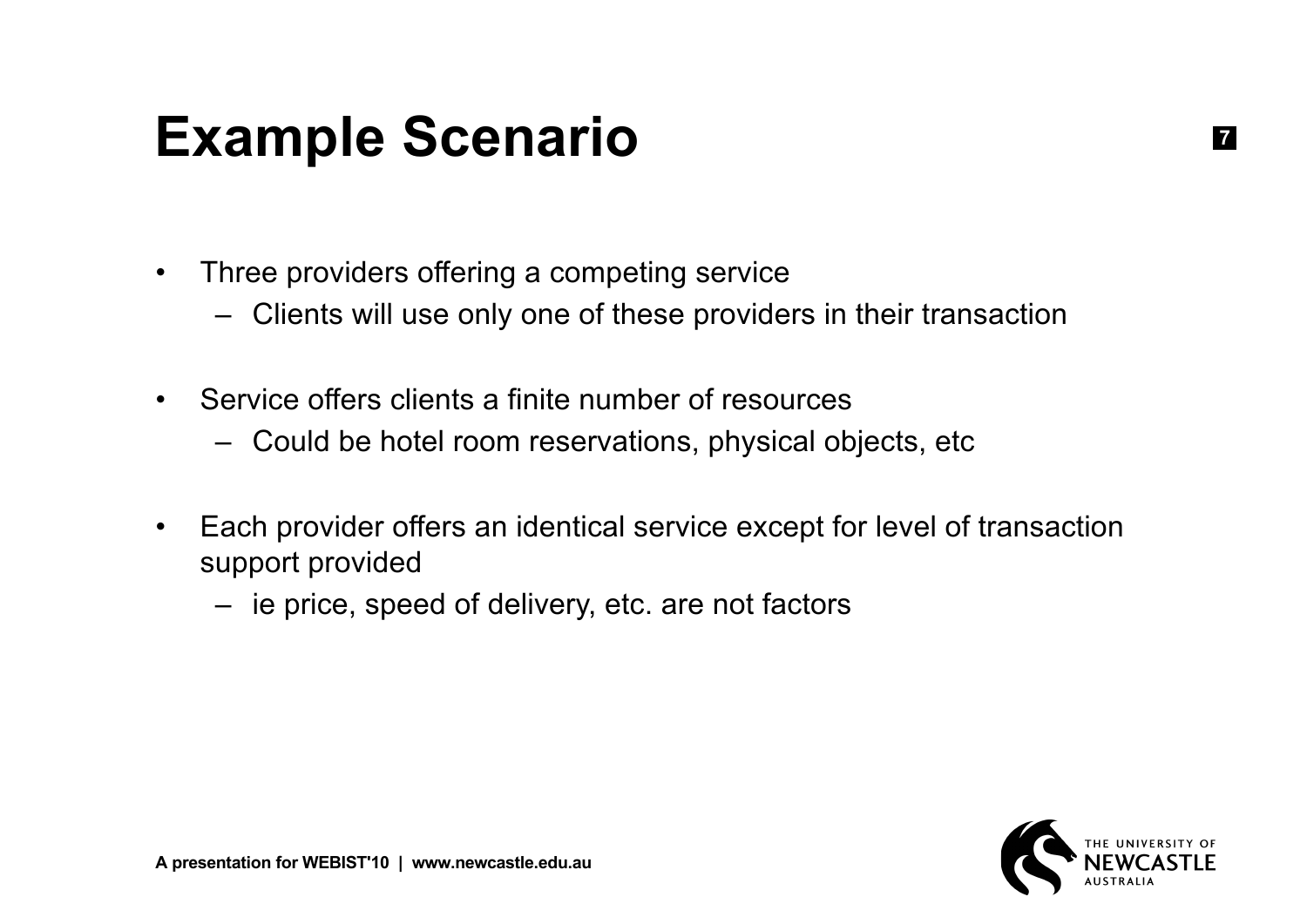# **Example Scenario**

#### Provider Support

- Each provider offers either:
	- Semantic atomicity
		- Resources are booked when client first requests them. Client can later cancel the booking without a penalty.
	- Tentative holds
		- Resources are reserved when client first requests them. They are not booked until a client specifically books them. Provider cancels reservations if another client books the requested resources. Clients cannot cancel bookings without penalty.
	- Variable support
		- Provider offers semantic atomicity when resources are plentiful, but switches to tentative hold when a threshold is reached.

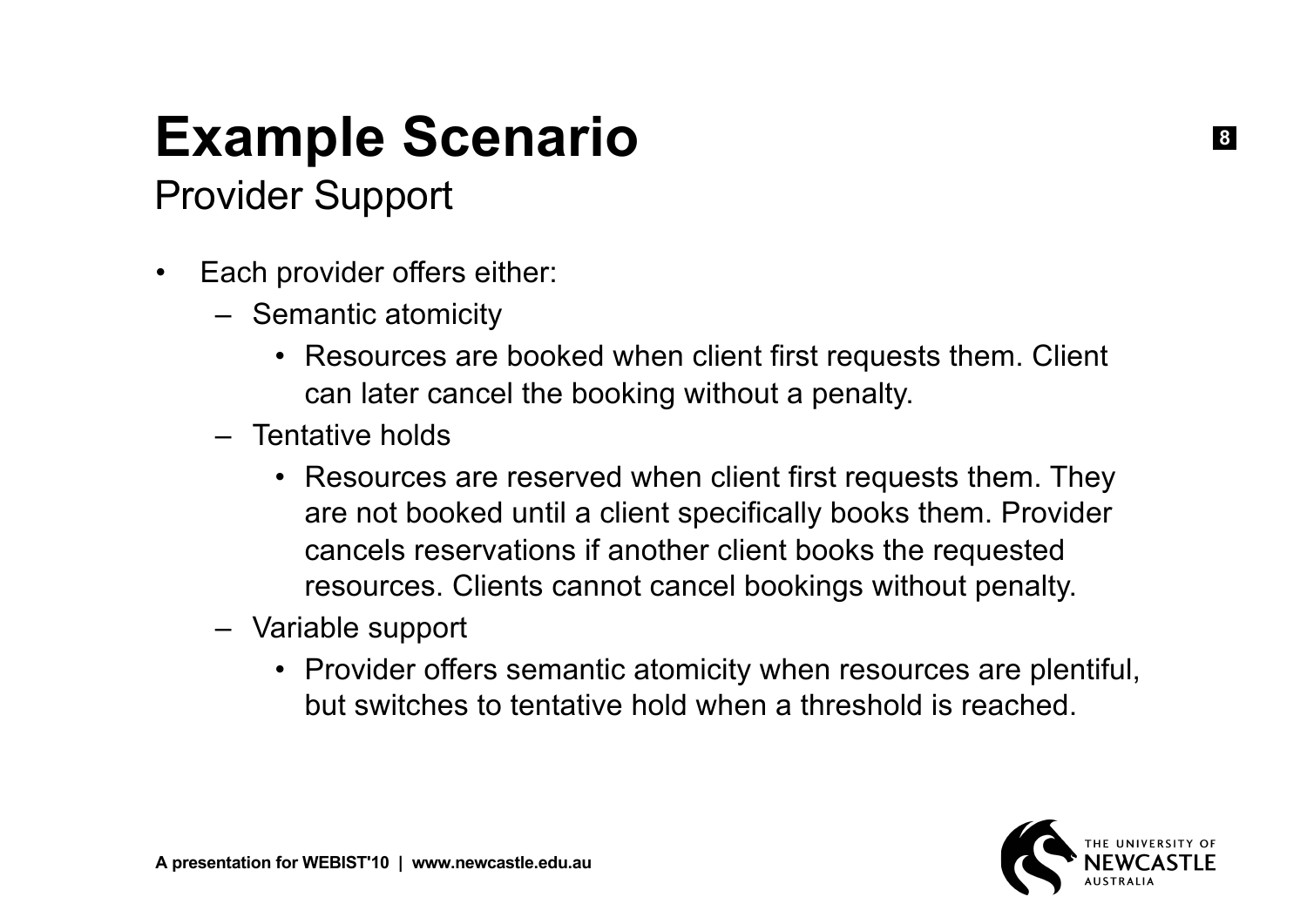# **Example Scenario**

#### Client Actions

- Client finds suitable provider
	- If none exist, transaction fails without penalty
- Next step depends on level of transactional support offered:
	- Semantic atomicity
		- In worst case, transaction fails without penalty
	- Tentative hold
		- In worst case, transaction fails with penalty

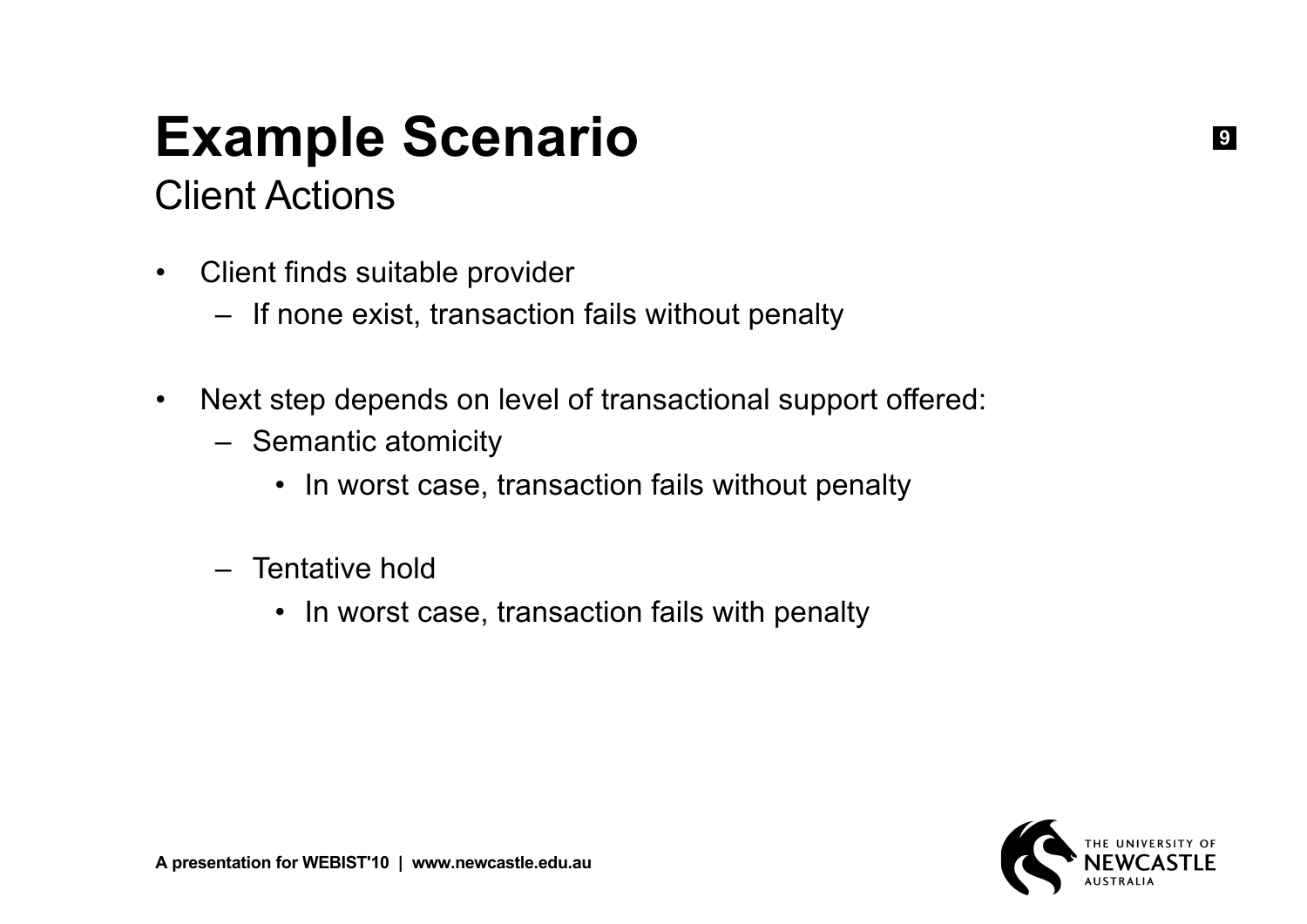## **Experiment Design**

- Simulator monitors all messages being sent
- 1000 client transactions randomly generated
	- 80% prefer semantic atomicity, 10% require semantic atomicity, 10% willing to use any level of transaction support
- Runs with each combination of transactional support possible for the three providers
	- Semantic Atomicity, Tentative Hold, Alternating
- Three experimental setups
	- Clients requesting between 1 and 10 resources
		- Providers with limited resources
		- Providers with sufficient resources
	- Half of clients requesting 50 resources

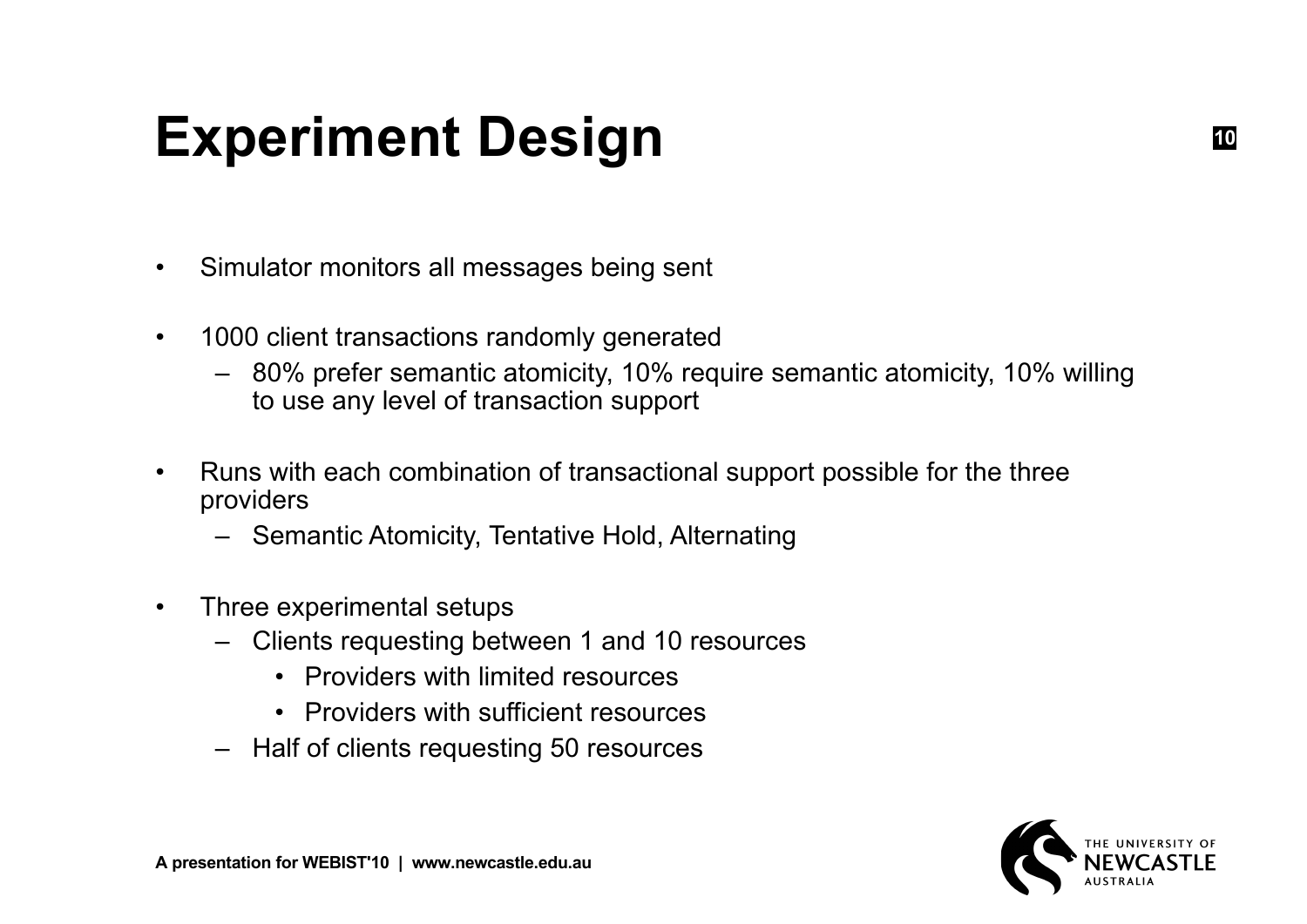#### **Results - Limited Resources**



Outcome of transactions

Providers with limited resources

Transaction level offered by providers. T=Tentative scheme, V=Variable scheme, S=Semantic scheme



**11**

**A presentation for WEBIST'10 | www.newcastle.edu.au**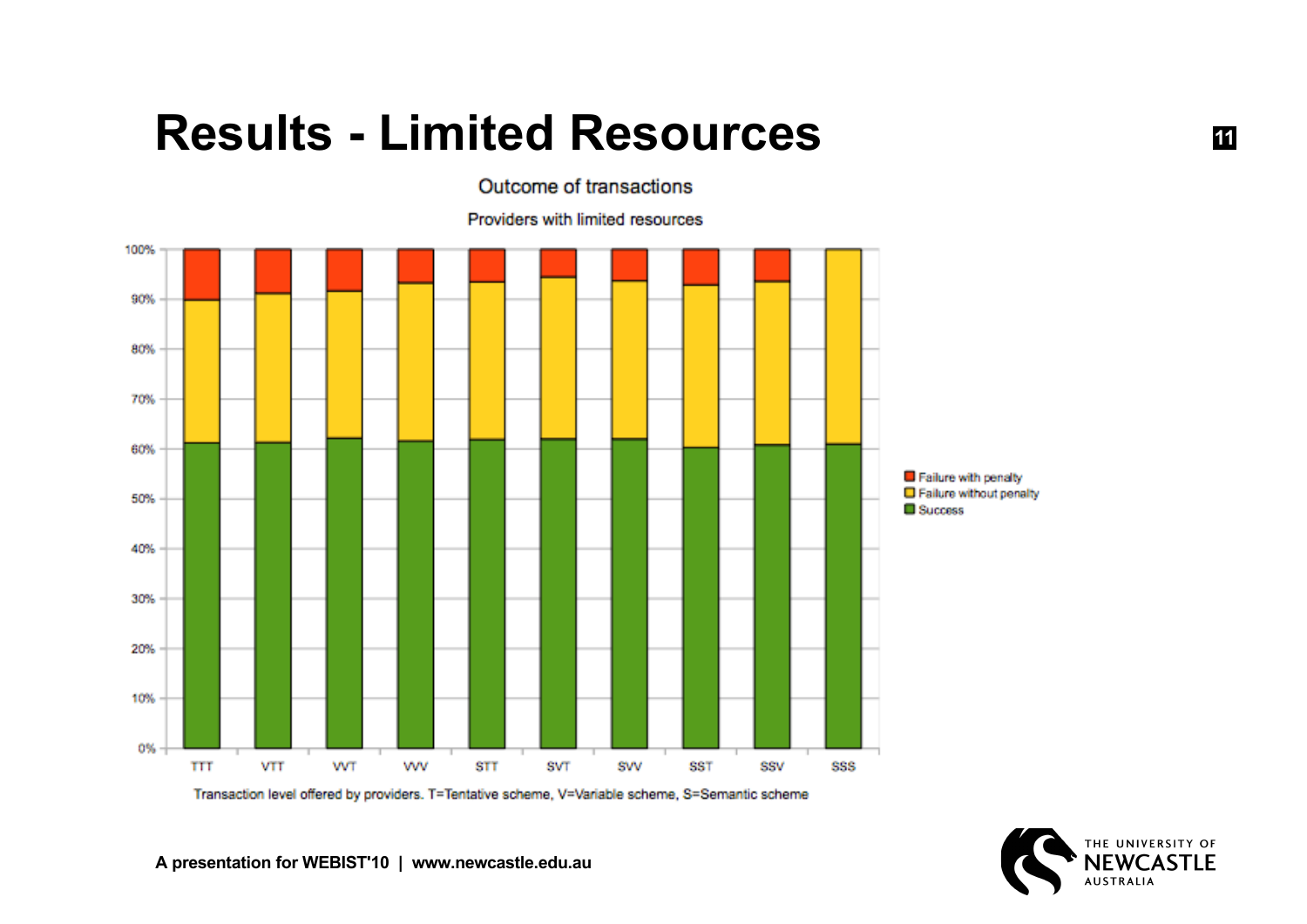#### **Results - Sufficient Resources**

Provider utility

Providers with sufficient resources



THE UNIVERSITY OF **NFWCAS AUSTRALIA** 

**12**

**A presentation for WEBIST'10 | www.newcastle.edu.au**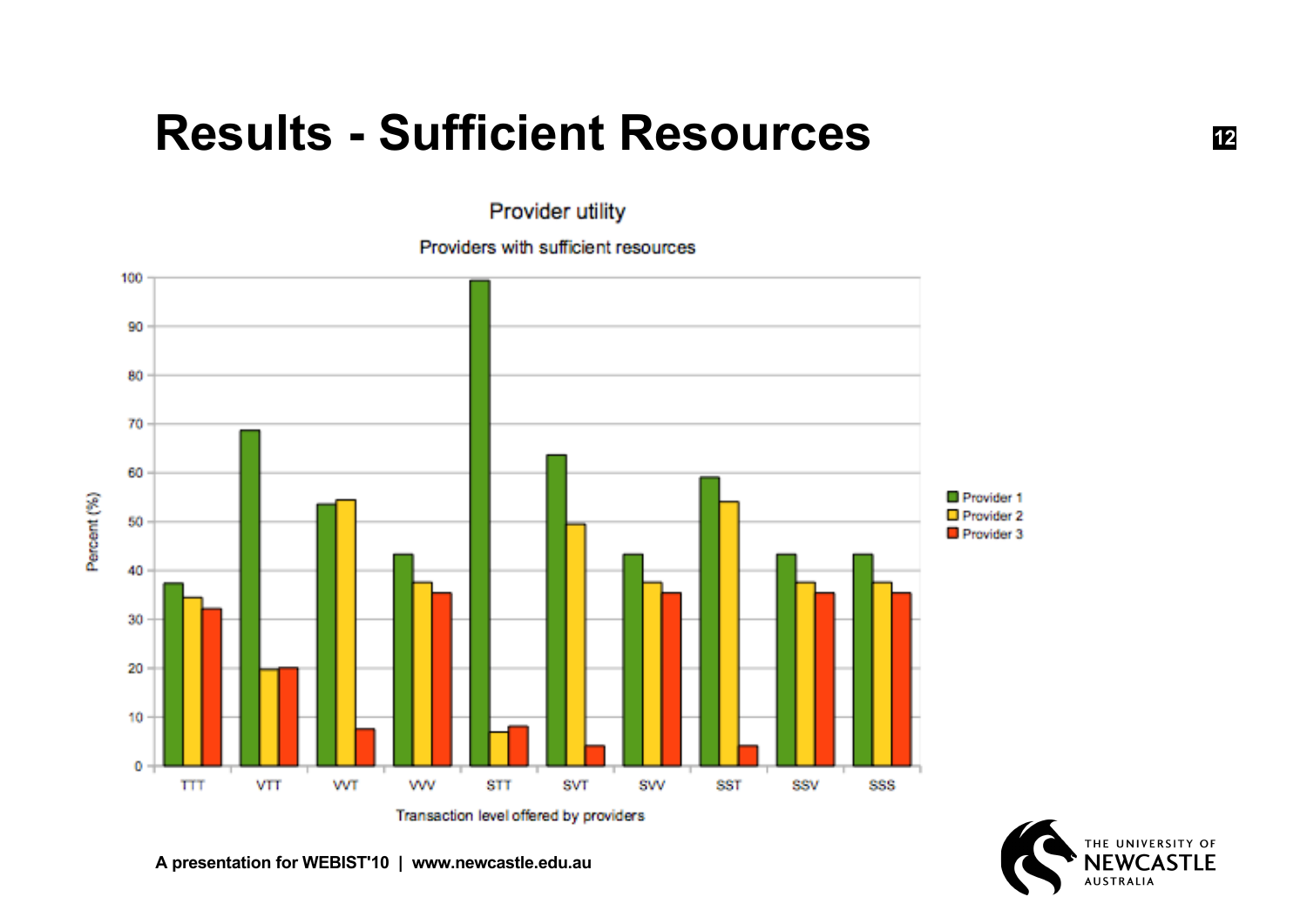## **Results - Clients requesting large amounts of resources**

Clients requesting large numbers of resources

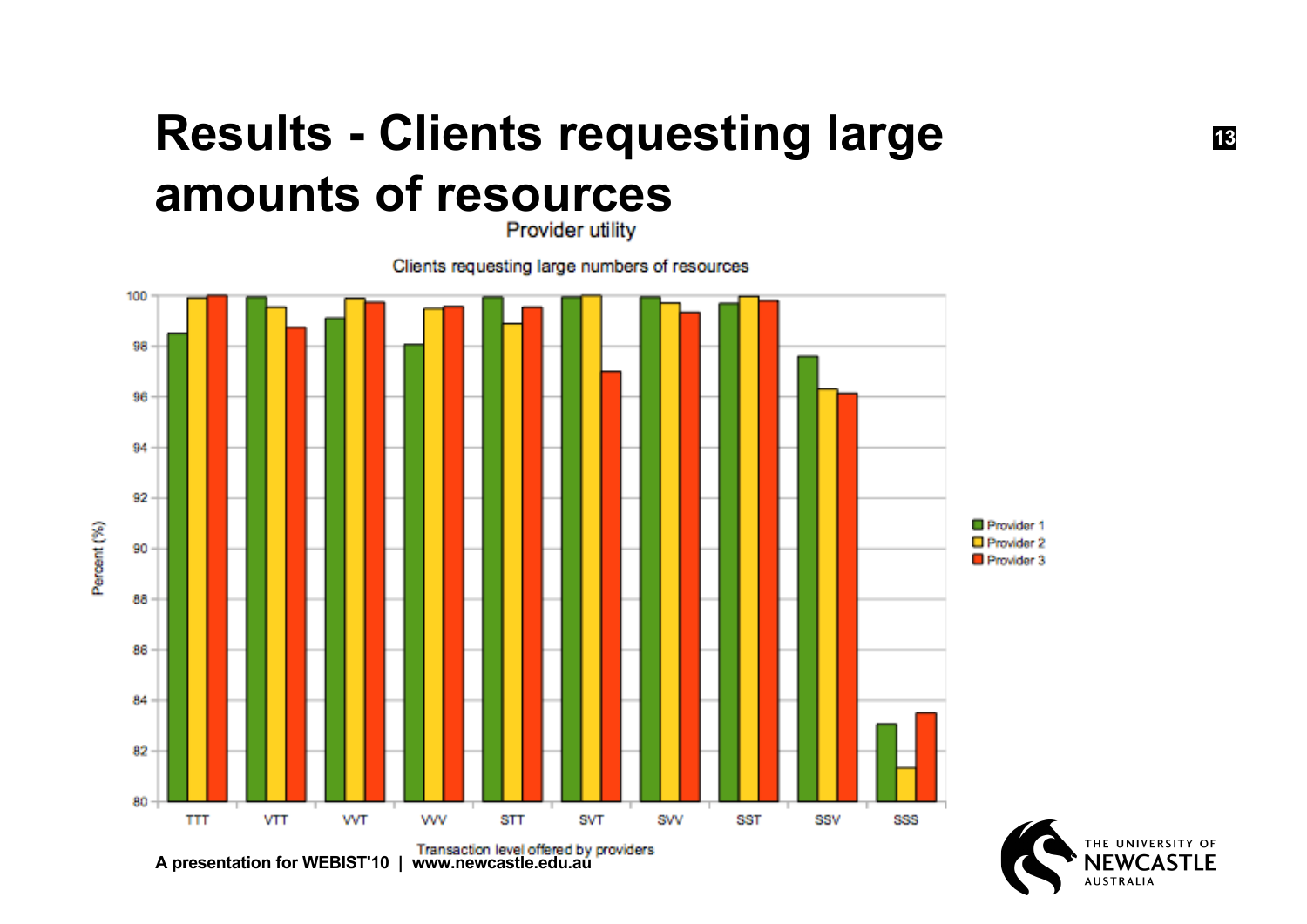### **Conclusions/Future Work**

- Transaction-like constructs are important in service-oriented environments
	- ACID often not the best choice
- Dynamically deciding on level of transactional support can be beneficial
	- For providers
	- For clients
- Determining what level to support/accept is an open problem
	- Providers want to maximise profit
	- Clients want an acceptable level of risk

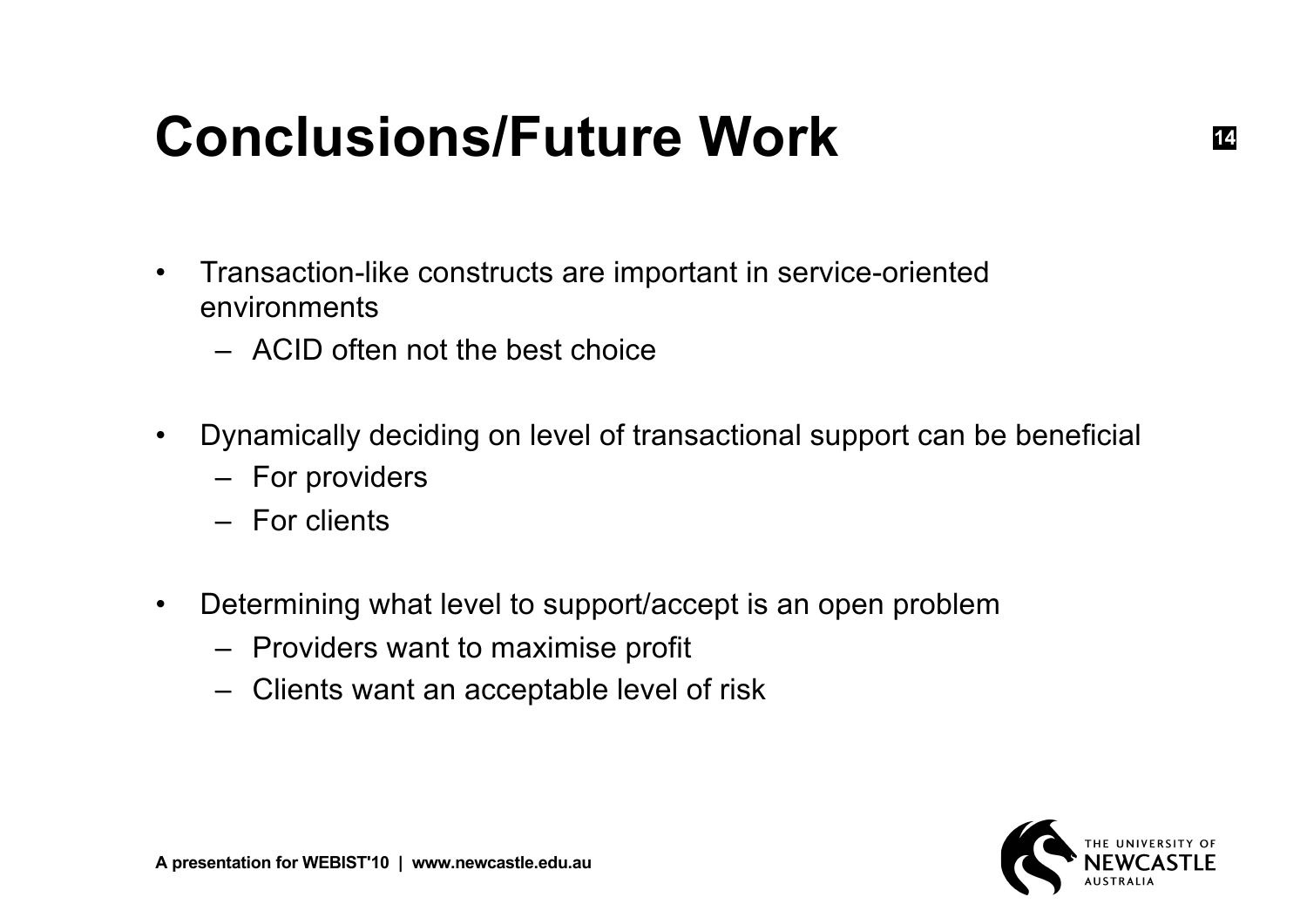

www.newcastle.edu.au

#### **DISCUSSION**

• **Per-request Contracts for Web Services Transactions**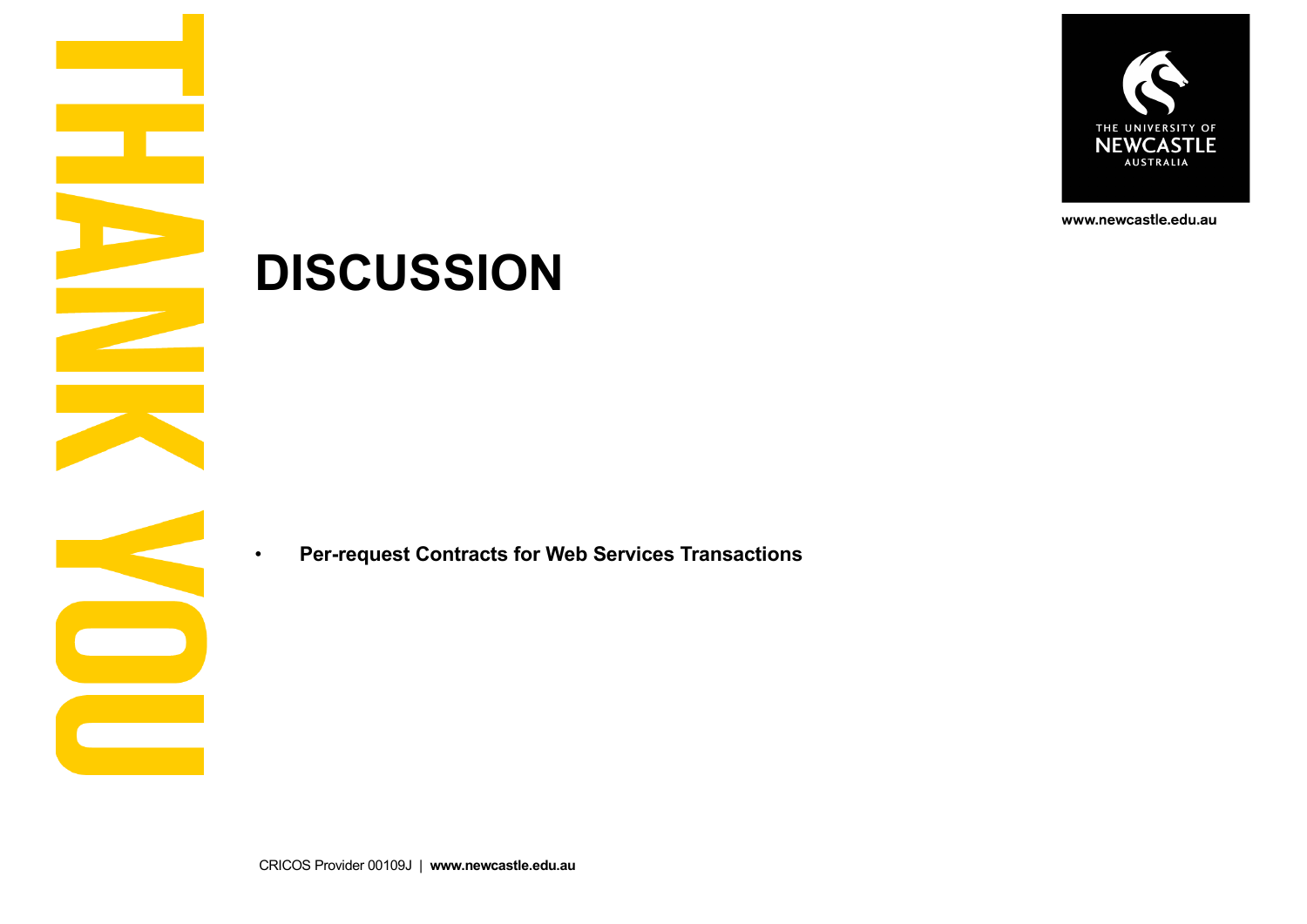#### **Results**

#### • **Limited Resources**

| Table 1: Results when providers have limited resources. |  |
|---------------------------------------------------------|--|
|---------------------------------------------------------|--|

| Provider 1 | Provider 2 | Provider 3 | Clients $(\%)$ |         |          |            |         |  |
|------------|------------|------------|----------------|---------|----------|------------|---------|--|
|            |            |            | Failure with   |         |          |            |         |  |
| Protocol   | Protocol   | Protocol   | Success No     | Penalty |          | Penalty    | Any     |  |
|            |            |            |                | penalty | on other | this<br>on | penalty |  |
|            |            |            |                |         | activity | service    |         |  |
| Tentative  | Tentative  | Tentative  | 61.2           | 28.7    | 7.6      | 2.5        | 10.1    |  |
| Variable   | Tentative  | Tentative  | 61.3           | 29.9    | 6.3      | 2.5        | 8.8     |  |
| Variable   | Variable   | Tentative  | 62.2           | 29.5    | 5.7      | 2.6        | 8.3     |  |
| Variable   | Variable   | Variable   | 61.6           | 31.7    | 3.6      | 3.1        | 6.7     |  |
| Semantic   | Tentative  | Tentative  | 61.9           | 31.6    | 4.6      | 1.9        | 6.5     |  |
| Semantic   | Variable   | Tentative  | 62.0           | 32.5    | 3.0      | 2.5        | 5.5     |  |
| Semantic   | Variable   | Variable   | 62.0           | 31.7    | 3.1      | 3.2        | 6.3     |  |
| Semantic   | Semantic   | Tentative  | 60.3           | 32.6    | 3.7      | 3.4        | 7.1     |  |
| Semantic   | Semantic   | Variable   | 60.8           | 32.8    | 2.1      | 4.3        | 6.4     |  |
| Semantic   | Semantic   | Semantic   | 61.0           | 39.0    | 0.0      | 0.0        | 0.0     |  |

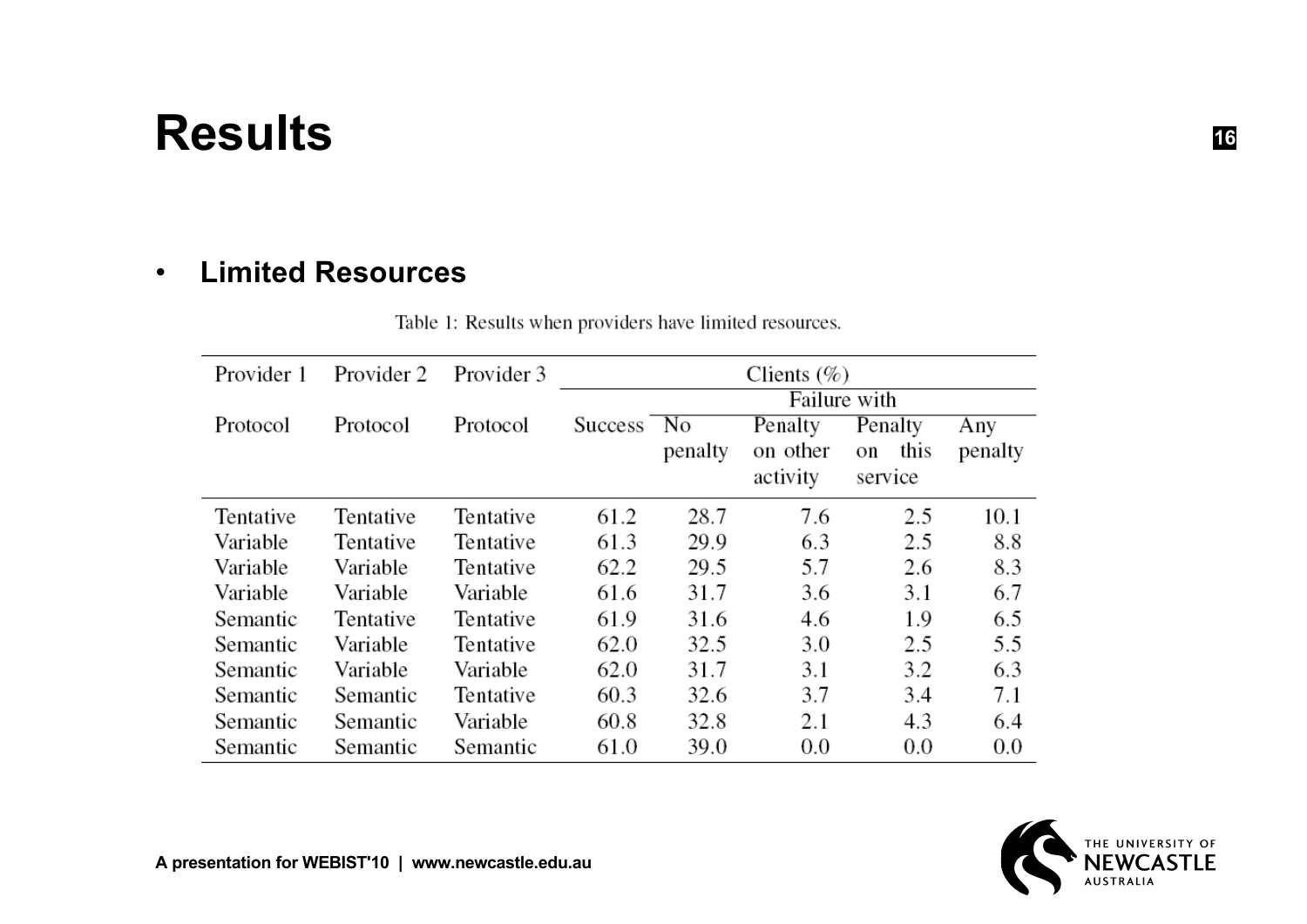### **Results**

#### • **Sufficient Resources**

Table 2: Results when providers have sufficient resources.

| Provider 1              |       | Provider 2              |       |           | Provider 3               | Clients           |                                         |                                      |
|-------------------------|-------|-------------------------|-------|-----------|--------------------------|-------------------|-----------------------------------------|--------------------------------------|
| Protocol Utility $(\%)$ |       | Protocol Utility $(\%)$ |       |           | Protocol Utility $(\% )$ | Success<br>$(\%)$ | Failure<br>with<br>no<br>penalty<br>(%) | Failure<br>with<br>penalty<br>$(\%)$ |
| Tentative               | 37.37 | Tentative               | 34.49 | Tentative | 32.17                    | 72.6              | 18.8                                    | 8.6                                  |
| Variable                | 68.89 | Tentative               | 19.71 | Tentative | 20.06                    | 76.6              | 18.0                                    | 5.4                                  |
| Variable                | 53.57 | Variable                | 54.46 | Tentative | 7.51                     | 80.0              | 18.8                                    | 1.2                                  |
| Variable                | 43.31 | Variable                | 37.60 | Variable  | 35.40                    | 80.7              | 19.3                                    | 0.0                                  |
| Semantic                | 99.40 | Tentative               | 06.91 | Tentative | 8.11                     | 80.0              | 19.2                                    | 0.8                                  |
| Semantic                | 63.66 | Variable                | 49.51 | Tentative | 4.11                     | 80.7              | 18.8                                    | 0.5                                  |
| Semantic                | 43.31 | Variable                | 37.60 | Variable  | 35.40                    | 80.7              | 19.3                                    | 0.0                                  |
| Semantic                | 59.09 | Semantic                | 54.09 | Tentative | 4.11                     | 80.7              | 18.8                                    | 0.5                                  |
| Semantic                | 43.31 | Semantic                | 37.60 | Variable  | 35.40                    | 80.7              | 19.3                                    | 0.0                                  |
| Semantic                | 43.31 | Semantic                | 37.60 | Semantic  | 35.40                    | 80.7              | 19.3                                    | 0.0                                  |